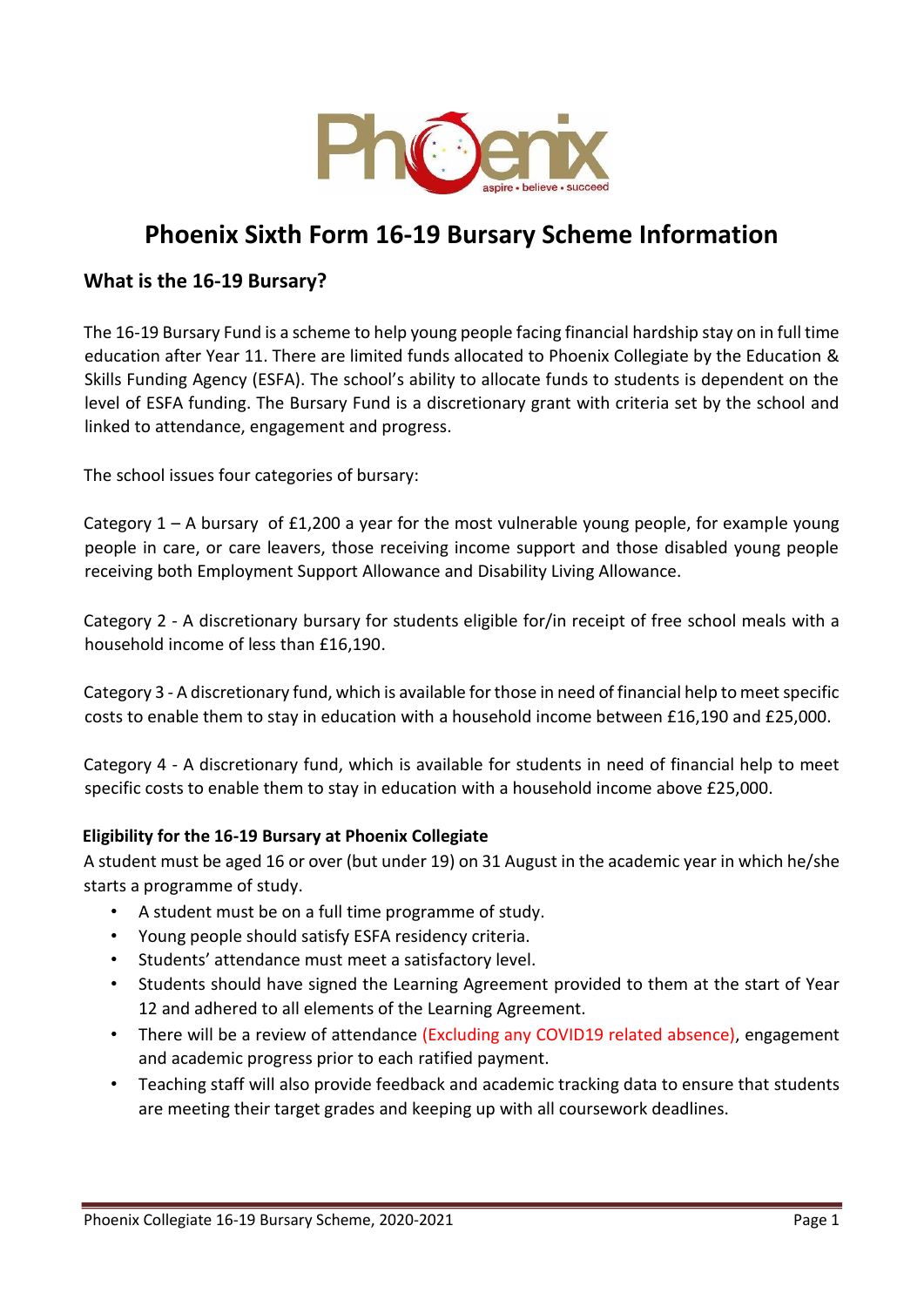## **Categories of Eligibility**

There are four categories determining eligibility for financial assistance.

## **Category One – Vulnerable bursary**

A bursary of £1,200 a year for the most vulnerable students:

- young people in care, including unaccompanied asylum-seeking children
- young care leavers
- young people receiving Income Support or the equivalent Universal Credit (UC) in their own right
- young people getting both Disability Living Allowance (or the new Personal Independence Payments) and Employment Support Allowance (ESA) (or Universal Credit as a replacement for ESA) in their own right

Students applying for this level of support will need to provide written evidence e.g. a letter confirming entitlement to benefits, written confirmation of current or previous looked after status from the local authority looking after them or providing leaving care services, etc.

Payments are made in weekly instalments.

#### **Category Two – Discretionary Bursary**

A bursary to be paid in instalments to students eligible for/in receipt of free school meals.

To qualify free school meals, students should reside in a household where their parents/carers are:

In receipt of Income Support, Income Based Job Seekers Allowance, Income Related Employment and Support Allowance and Child Tax Credit for those on an income not exceeding £16,190 and not in receipt of Working Tax Credits.

Students applying for this level of support will need to provide written evidence e.g. letter confirming entitlement to benefits, tax credits award notice, P60, evidence of self-employment income etc.

Applications should state how the funding will be used by the student to clearly support specific educational purposes e.g. books for courses, trips, equipment, travel expenses for university open days etc.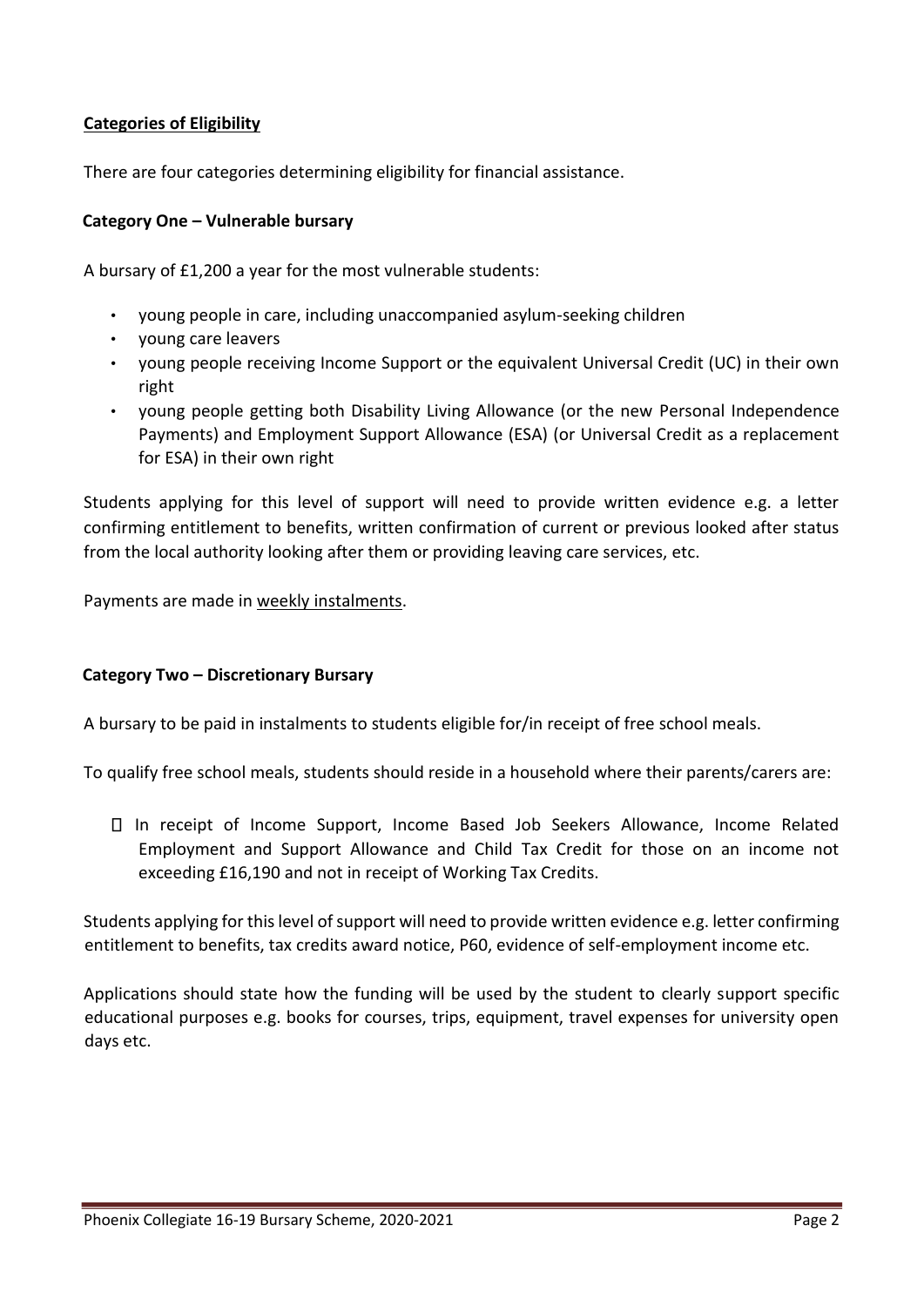## **Category Three**

Students can apply for this grant to fund particular needs. All applications for Category 3 will be assessed individually. This category applies to students whose financial situation limits their ability to engage in education with a household income of between £16,190 and £25,000.

Once granted students will be entitled to a bursary to help with the following:

- Transport to and from school;
- Books/equipment/materials/specialist clothing;
- Field trips and visits related to courses;
- Exam retakes/UCAS fees;
- Travel expenses for Higher Educational visits.

Applications should state how the funding will be used by the student to clearly support specific educational purposes e.g. books for courses, trips, equipment, travel expenses for university open days etc.

Students applying for this level of support will need to provide written evidence e.g. letter confirming entitlement to benefits, tax credits award notice, P60, evidence of self-employment income etc.

### **Category Four**

Students can apply for this grant to fund particular needs. All applications for Category four will be assessed individually. This category applies to students whose financial situation limits their ability to engage in education with a household income above £25,000.

Once granted they will be entitled to a bursary to help with the following:

- Transport to and from school;
- Books/equipment/materials/specialist clothing;
- Field trips and visits related to courses;
- Exam retakes/UCAS fees;
- Travel expenses for Higher Educational visits.

Applications should state how the funding will be used by the student to clearly support specific educational purposes e.g. books for courses, trips, equipment, travel expenses for university open days etc.

Students applying for this level of support will need to provide written evidence e.g. letter confirming entitlement to benefits, tax credits award notice, P60, evidence of self-employment income etc.

Allocations will be made until the funding from the ESFA has been fully utilised.

#### **Procedures for administering the Bursary**

Students requiring financial assistance should collect an application form to be completed and returned to the Sixth Form with the relevant evidence by Monday 12<sup>th</sup> October 2020. All applications